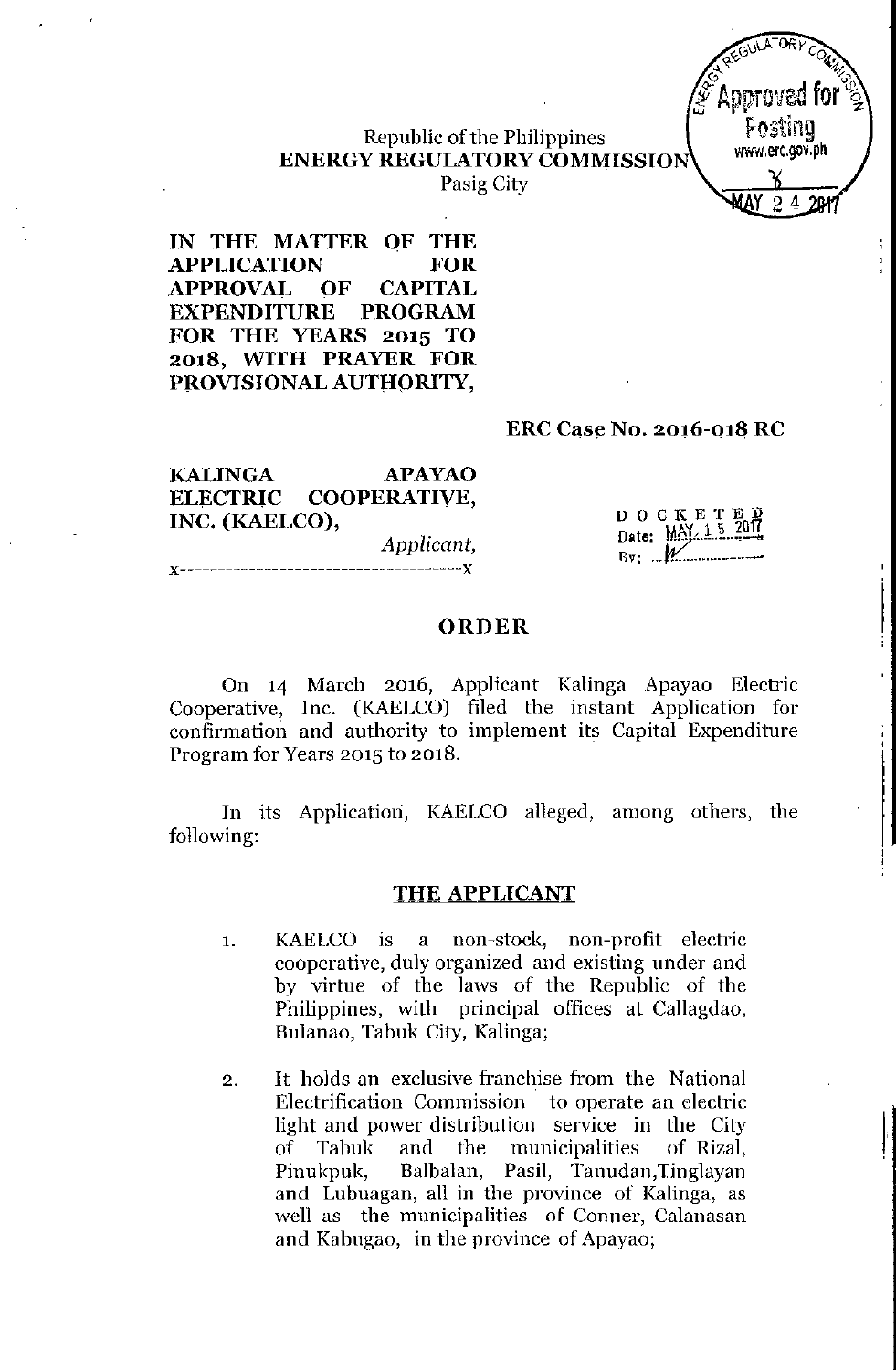# LEGAL BASIS FOR THE APPLICATION

3. Pursuant to Republic ActNo. 9136, ERC Resolution 26, Series of 2009 and other laws and rules, and in line with its mandate to provide safe, quality, efficient and reliable electric service to its consumers, KAELCO seeks approval, confirmation and authority from this Honorable Commission to implement its proposed capital expenditure program for Years 2015 to 2018.

# THE PROPOSED PROJECTS

|<br>|<br>| ,

I ן<br>|<br>|

4. The proposed projects are presented below, as<br>follows, to wit:

| No. | <b>Proposed Projects</b>                                        | Project     | Project         | <b>Project Cost, PhP</b> |
|-----|-----------------------------------------------------------------|-------------|-----------------|--------------------------|
|     |                                                                 | Type        | <b>Duration</b> |                          |
| 1.  | Construction of double circuit<br>and upgrading of 1-Ph to 3-Ph | Capacity    | 2016            | 1,234,184.67             |
|     | Distribution Line at Dagupan<br>West, Tabuk City, Kalinga.      |             |                 |                          |
| 2.  | Procurement of new                                              |             | 2015 to         | 12,654,450.50            |
|     | Distribution                                                    | Capacity    | 2018            |                          |
|     | <b>Transformers</b>                                             |             |                 |                          |
| 3.  | Procurement of new kWh                                          |             | 2015 to         | 22,659,160.00            |
|     | Meters and service drop wires                                   | Capacity    | 2018            |                          |
| 4.  | <b>Installation of Automatic</b>                                | Power       | 2016            | 1,045,000.00             |
|     | Voltage                                                         | Quality     |                 |                          |
|     | Regulator and capacitors                                        |             |                 |                          |
| 5.  | Replacement of Rotten Wood                                      |             | 2015 to         | 11,871,366.10            |
|     | Poles and crossarms into Steel                                  | Safety      | 2018            |                          |
|     | Poles/Crossarms.                                                |             |                 |                          |
| 6.  |                                                                 |             | 2016 to         | 6,000,000.00             |
|     | <b>Installation of Fault Circuit</b>                            | Reliability | 2018            |                          |
|     | Indicator                                                       |             |                 |                          |
| 7.  | Replacement of Defective and                                    | System      | 2015            | 3,800,564.30             |
|     | Providing Additional Capacity                                   | Loss        |                 |                          |
|     | to Overloaded Distribution                                      | Reduction   |                 |                          |
|     | <b>Transformers</b>                                             |             |                 |                          |
| 8.  | Installation of eight (8) units                                 |             | 2016            | 7,520,000.00             |
|     | Vacuum Circuit Reclosers with                                   | Safety      |                 |                          |
|     | single phase tripping                                           |             |                 |                          |
| 9.  | Relocation of 3-Phase                                           | Other       | 2016            | 573,251.51               |
|     | Distribution Line at the Old                                    | Network     |                 |                          |
|     | Pasunglao Bridge at Calanan,                                    | Project     |                 |                          |
|     | Tabuk City                                                      |             |                 |                          |
| 10. | Replacement of old/defective                                    | System      | 2015 to         | 7,634,350.00             |
|     | kWh meters                                                      | Loss        | 2018            |                          |
|     |                                                                 | Reduction   |                 |                          |
| 11. | <b>Computerization Projects</b>                                 | Non-        | 2015 to         | 7,400,000.00             |
|     |                                                                 | Network     | 2016            |                          |
|     |                                                                 | project     |                 |                          |
| 12. | Procurement of Read and Bill                                    | Non-        | 2016 to         | 4,680,000.00             |
|     | gadgets and Line Printers                                       | Network     | 2017            |                          |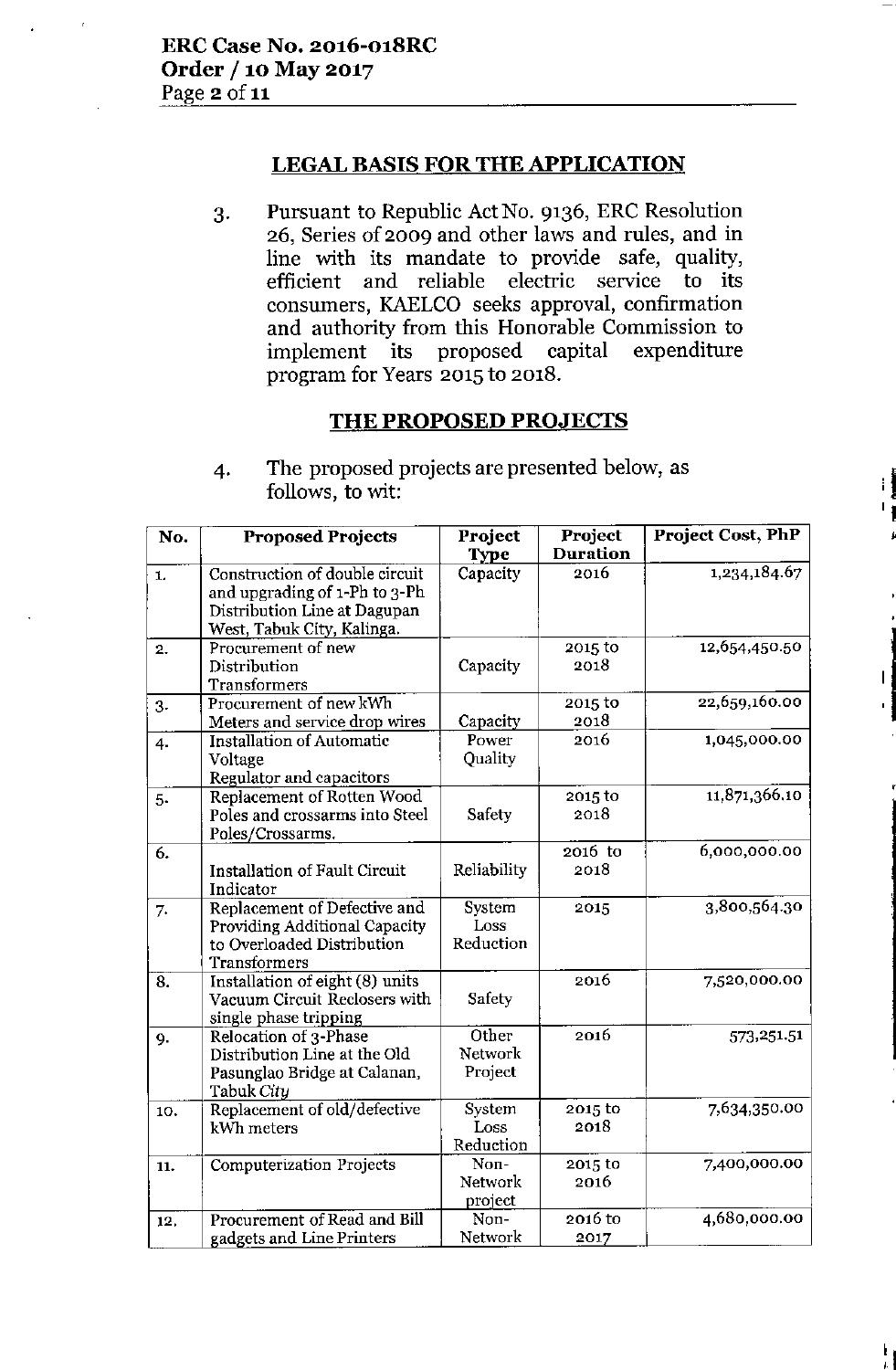## ERC Case No. 2016-0l8RC Order / 10 May 2017 Page 3 of 11

| No. | <b>Proposed Projects</b>                                                                                                                                                                      | Project<br><b>Type</b>            | Project<br><b>Duration</b> | Project Cost, PhP |
|-----|-----------------------------------------------------------------------------------------------------------------------------------------------------------------------------------------------|-----------------------------------|----------------------------|-------------------|
|     |                                                                                                                                                                                               | project                           |                            |                   |
| 13. | Construction of Multi-Purpose<br>Hall;<br>Concreting of the Main Office<br>ground and access road<br>towards motorpool, substation<br>and warehouse; and<br><b>Improvement of Sub-Offices</b> | Non-<br>Network<br>project        | 2016                       | 8,050,912.00      |
| 14. | Procurement of vehicles and<br>rehabilitation of the<br>Telelec/Terex                                                                                                                         | Non-<br><b>Network</b><br>project | 2016<br>to<br>2017         | 20,000,000.00     |
| 15. | Procurement of Tools and<br>Testing<br>Equipments                                                                                                                                             | Non-<br>Network<br>project        | 2015<br>to<br>2018         | 8,238,025.17      |
| 16. | <b>Procurement of Line Materials</b><br>for<br><b>Buffer Stocks</b>                                                                                                                           | Non-<br>Network<br>project        | 2015<br>to<br>2018         | 15,192,528.00     |
|     | <b>Grand Total</b>                                                                                                                                                                            |                                   |                            | 138,553,792.25    |

•

• • •

:1

•

I .<br>1

ł

# CAPITAL EXPENDITURE PLAN

5. KAELCO's Capital Expenditure *(CAPEK)* Plan for the period 2015-2018 is discussed in detail in its Executive Summary, with technical and financial analysis and supporting data presented in ERCprescribed templates;

# FINANCIAL AND ECONOMIC EVALUATION

6. Financing Plan. KAELCO's proposed projects will be financed partly through its Reinvestment Fund for Sustainable Capital Expenditures (RFSC) and partly through loans from financial institutions. Loan amortizations will be paid out of the cooperative's collections of RFSC. The Table below presents *CAPEK* plan financiers to be pursued and the corresponding costs to be financed.

### PROPOSED FINANCIERS AND CORRESPONDING DESIRED BORROWINGS

| Source of                         | <b>Project Costs</b>              | <b>Annual Project Cost (PhP)</b> |            |            |            |  |
|-----------------------------------|-----------------------------------|----------------------------------|------------|------------|------------|--|
| Funds                             | to be<br><b>Financed</b><br>(PhP) | 2015                             | 2016       | 2017       | 2018       |  |
| Internal<br>Financing<br>(RFSC)   | 8,853,007                         | 8,853,007                        |            |            |            |  |
| Land Bank of the<br>Phils. (LBP)  | 64,850,392                        | 7,517,638                        | 30,060,293 | 16,041,225 | 11,231,235 |  |
| Dev't Bank of the<br>Phils. (DBP) | 64,850,392                        | 7,517,638                        | 30,060,293 | 16,041,225 | 11,231,235 |  |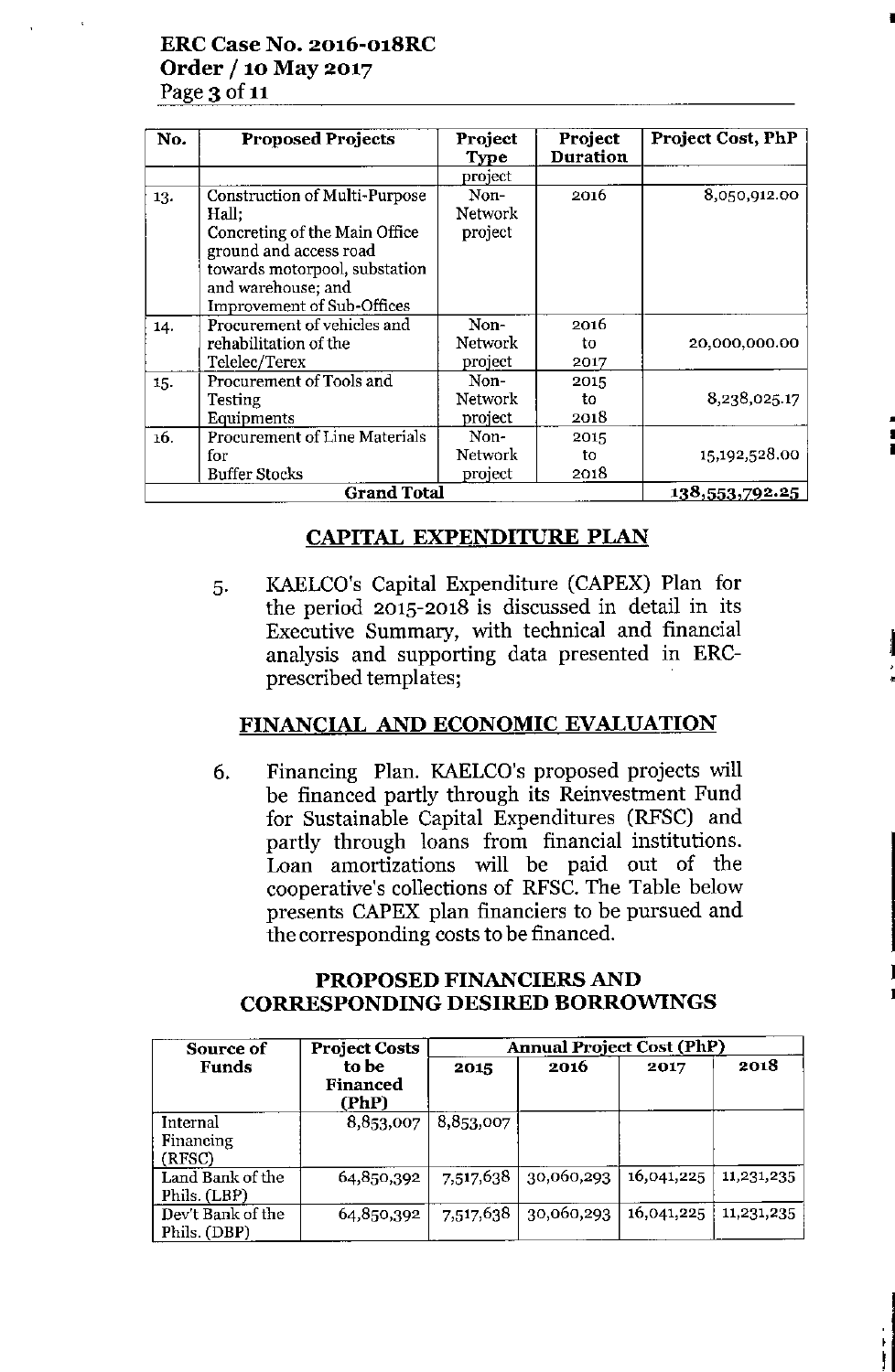7. Cash Flow. KAELCO's cash flow shows that it can viably pursue and implement the proposed CAPEX Plan and will determine the sufficiency of its RFSC Rate. The Table below presents the Projected Annual Cash Flow, to wit:

## SUMMARY OF ANNUAL CASH FLOW COST OF **CAPEX PLAN**

|                                       | CAPEX PLAN  |                                     |            |            |            |  |  |
|---------------------------------------|-------------|-------------------------------------|------------|------------|------------|--|--|
|                                       | Total(PhP   | <b>FINANCIAL REQUIREMENTS (PhP)</b> |            |            |            |  |  |
|                                       |             | 2015                                | 2016       | 2017       | 2018       |  |  |
| <b>LBP</b>                            | 64,850,392  | 7,517,638                           | 30,060,293 | 16,041,225 | 11,231,235 |  |  |
| <b>DBP</b>                            | 64,850,392  | 7,517,638                           | 30,060,293 | 16,041,225 | 11,231,235 |  |  |
| Internal<br>Financing<br>(RFSC)       | 8,853,007   | 8,853,007                           |            |            |            |  |  |
| Permit<br><b>CAPEX</b><br>Fee         | 1,385,537   | 1,385,537                           |            |            |            |  |  |
| <b>CAPEX</b><br>Total<br>Plan Cost to | 139,939,328 | 25,273,820                          | 60,120,586 | 32,082,450 | 22,462,470 |  |  |

8. Further, KAELCO also considered in the whole capital expenditure structure previous indebtedness incurred in financing past capital expenditure projects outstanding as of 2014, such that including the amortization of said indebtedness will have the cash flow as shown in the Table below, as follows:

### SUMMARY OF CASH FLOW COST OF CAPEX PLAN INCLUDING AMORTIZATION OF PAST INDEBTEDNESS

|                                                      | 2015<br>(PhP)       | 2016<br>(PhP) | 2017<br>(PhP) | 2018<br>(PhP) | <b>TOTAL</b><br>fPhP) |
|------------------------------------------------------|---------------------|---------------|---------------|---------------|-----------------------|
| Revenue<br>from<br><b>RFSC</b>                       | 14,568,771          | 16, 152, 704  | 17,854,772    | 19,660,600    | 68,236,847            |
| Plan<br><b>CAPEX</b><br>Internal<br>Financing (RFSC) | 8,853,008           |               |               |               | 8,853,008             |
| <b>CAPEX Plan</b><br>Amortization                    | 2,569,934           | 11,376,786    | 15,436,035    | 17,740,329    | 47,123,084            |
| <b>CAPEX Permit Fee</b>                              | 1,385,538           |               |               |               | <u>1,385,538</u>      |
| Sub-Total<br><b>CAPEX Plan Cost</b>                  | 12,808,480          | 11,376,786    | 15,436,035    | 17,740,329    | 57,361,630            |
| Previous Loan<br>Amortization                        | 5,288,724           | 5,288,724     | 5,288,724     | 5,288,724     | 21, 154, 896          |
| TotalCAPEX Plan<br>Cost                              | 18,097,204          | 16,665,510    | 20,724,759    | 23,029,053    | 78,516,526            |
| Net Cash Flow                                        | (3, <u>528,433)</u> | (512,806)     | (2,869,987)   | (3,368,453)   | (10, 279, 679)        |

9. Rate Impact Analysis. The CAPEX Plan was envisioned to bring the most value to consumers at the most reasonable and justifiable electricity rates, such that implementation of the proposed projects

> I I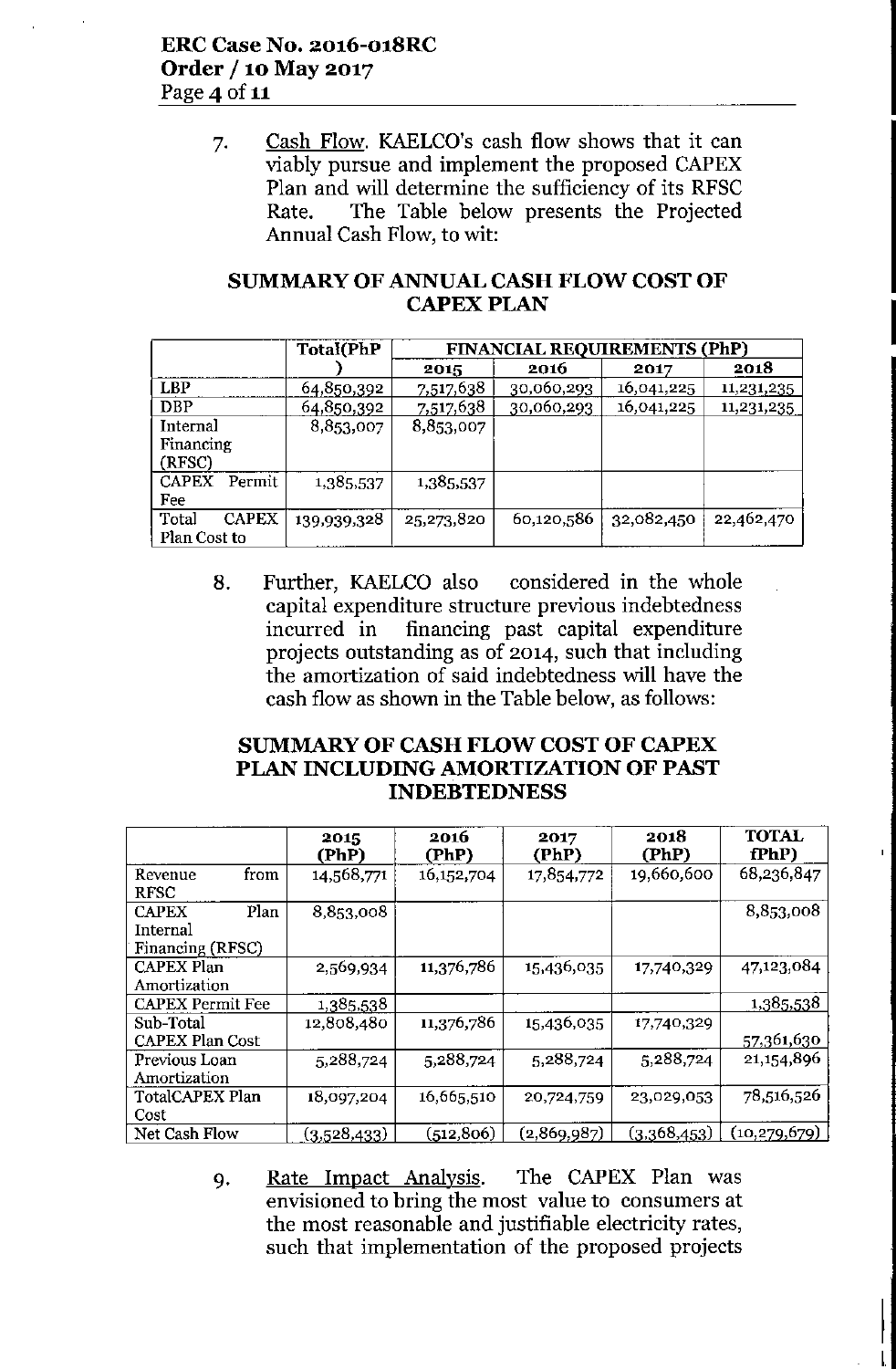will have a reasonable rate impact of PhPo.o802, per kWh, as shown in the Table below, to wit:

| <b>EXCERPTS FROM CASH FLOW ANALYSIS</b>    |
|--------------------------------------------|
| <b>SHOWING THE RATE IMPACT IN TERMS OF</b> |
| <b>RATE PER KWH</b>                        |

|                                                                          | 2015<br>(PhP) | 2016<br>(PhP) | 2017<br>(PhP) | 2018<br>(PhP) | <b>TOTAL</b><br>(PhP) |
|--------------------------------------------------------------------------|---------------|---------------|---------------|---------------|-----------------------|
| kWh Sales<br>Forecast                                                    | 27,364,333    | 30,339,413    | 33,536,386    | 36,928,250    | 128,168,382           |
| <b>Current RFSC</b><br>Rate per kWh                                      | 0.5324        | 0.5324        | 0.5324        | 0.5324        | 0.5324                |
| <b>Annual Revenue</b><br>Cash Flow from<br><b>RFSC Rate</b>              | 14,568,771    | 16,152,704    | 17,854,772    | 19,660,600    | 68,236,847            |
| <b>CAPEX Plan Cost</b><br>Cash Flow                                      | 18,097,204    | 16,665,510    | 20,724,759    | 23,029,053    | 78,516,526            |
| Indicative<br>Additional<br>Revenue<br>Requirement                       | 3,528,433     | 512,806       | 2,869,987     | 3,368,453     | 10,279,679            |
| <b>Current RFSC</b><br>Rate per kWh                                      | 0.5324        | 0.5324        | 0.5324        | 0.5324        | 0.5324                |
| <b>CAPEX Plan Cost</b><br>Cash Flow<br><b>Indicative Rate</b><br>per kWh | 0.6613        | 0.5493        | 0.6180        | 0.6236        | 0.6126                |
| <b>Adjusted RFSC</b><br>Rate per kWh                                     | 0.1289        | 0.0169        | 0.0856        | 0.0912        | 0.0802                |

## **ALLEGATIONS IN SUPPORT OF THE PRAYER FOR PROVISIONAL AUTHORITY**

- 10. Applicant repleads the foregoing allegations as may be material herein;
- 11. As shown in the table of proposed projects, some of the projects may require implementation while the instant application is pending evaluation of the Honorable Commission;
- 12. Further, unforeseen situations or occurrences may arise which might necessitate the immediate implementation of any of the proposed projects;
- 13. In view thereof, applicant respectfully moves for issuance of a provisional authority while the case is pending, to implement said projects as may be deemed necessary and urgent under prevailing circumstances, to enable the cooperative to deliver a safe, more reliable and efficient electric service to its **consumers.**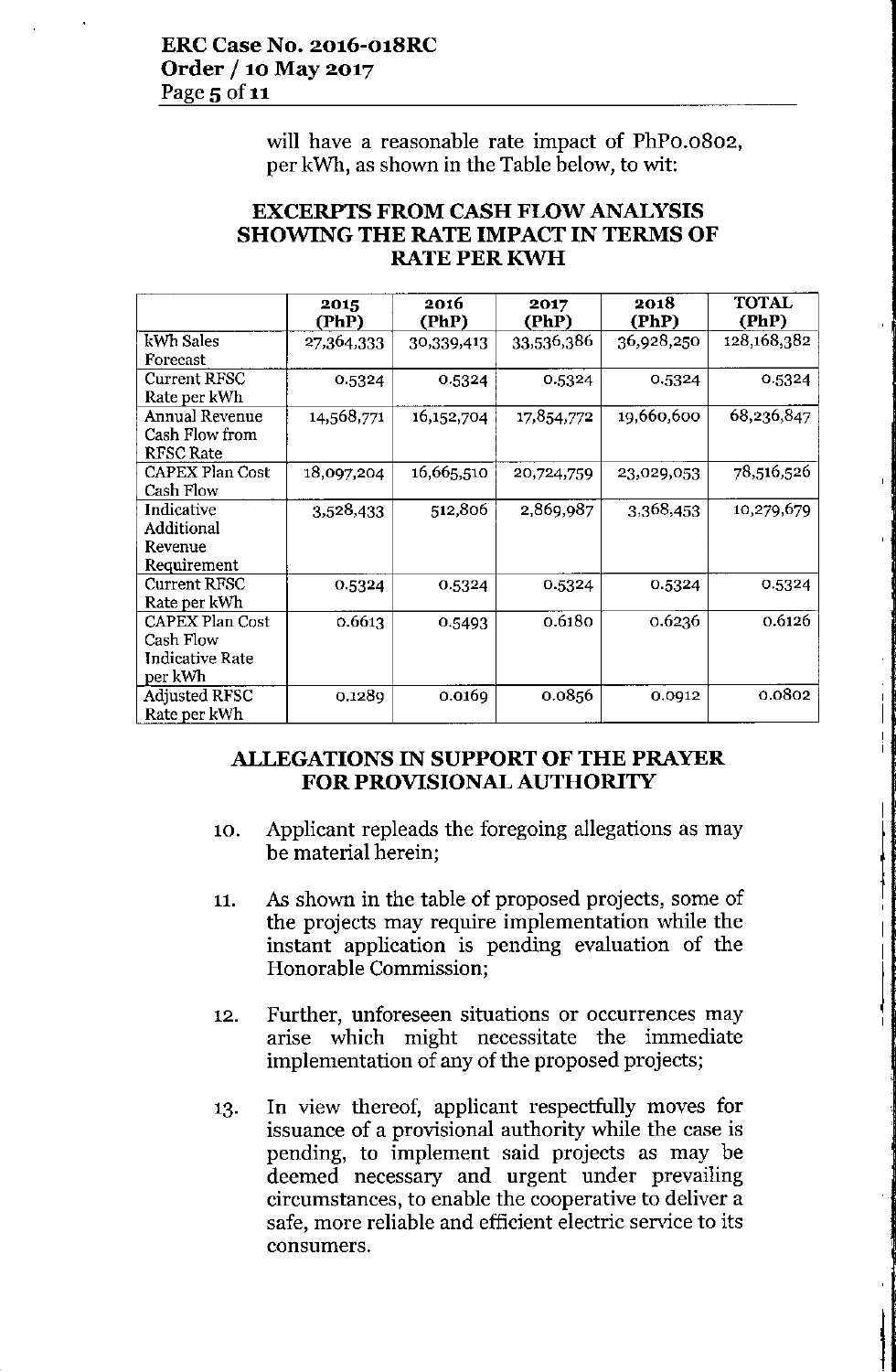## **DOCUMENTARYAND PRE-FILING REQUIREMENTS**

14. Finally, in compliance with the documentary as well as pre-filing requirements for the instant application, applicant is likewise submitting herewith the following documents, to wit:

| Annex A               | Executive Summary of Capital Expenditure Plan for        |  |  |
|-----------------------|----------------------------------------------------------|--|--|
|                       | 2015 - 2018, presented in ERG-prescribed templates       |  |  |
| Annexes B to B-1      | Affidavit of Posting with Notice to Consumers            |  |  |
| Annex C               | Affidavit of Undertaking that the corresponding          |  |  |
|                       | application for approval of concerned agencies shall be  |  |  |
|                       | filed, when required                                     |  |  |
| Annex D               | Judicial Affidavit in Support of the Prayer for          |  |  |
|                       | Provisional Authority                                    |  |  |
| Annexes $E$ to $E$ -1 | Proof of furnishing of copies of the Application to the  |  |  |
|                       | Sangguniang Panlungsod of Tabuk City<br>and              |  |  |
|                       | Sangguniang Panlalawigan of Kalinga                      |  |  |
| Annexes F and series  | Publication of the Application in a newspaper of general |  |  |
|                       | circulation within KAELCO's franchise area or where it   |  |  |
|                       | principally operates, with Affidavit of Publication      |  |  |

#### **PAYER**

**WHEREFORE,** premises considered, KAELCO respectfully prays of this Honorable Commission that:

- 1. During the pendency of the *instant* application, a provisional authority be issued permitting KAELCO to implement the proposed projects as any of these becomes urgently necessary under prevailing **circumstances;**
- 2. After due notice and hearing, the cooperative's Capital Expenditure Program for 2015 to 2018 be granted accordingly.

Finding the said Application sufficient in substance with the required fees having been paid, the same is hereby set for initial hearing for determination of compliance with the jurisdictional requirements, expository presentation, Pre-trial Conference, and presentation of evidence on **28 June 2017 (Wednesday) at ten o'clock in the Morning (10:00 A.M.), at KAELCO'sprincipal office at Bulanao -** Para celis **Road, Tabuk, Kalinga.**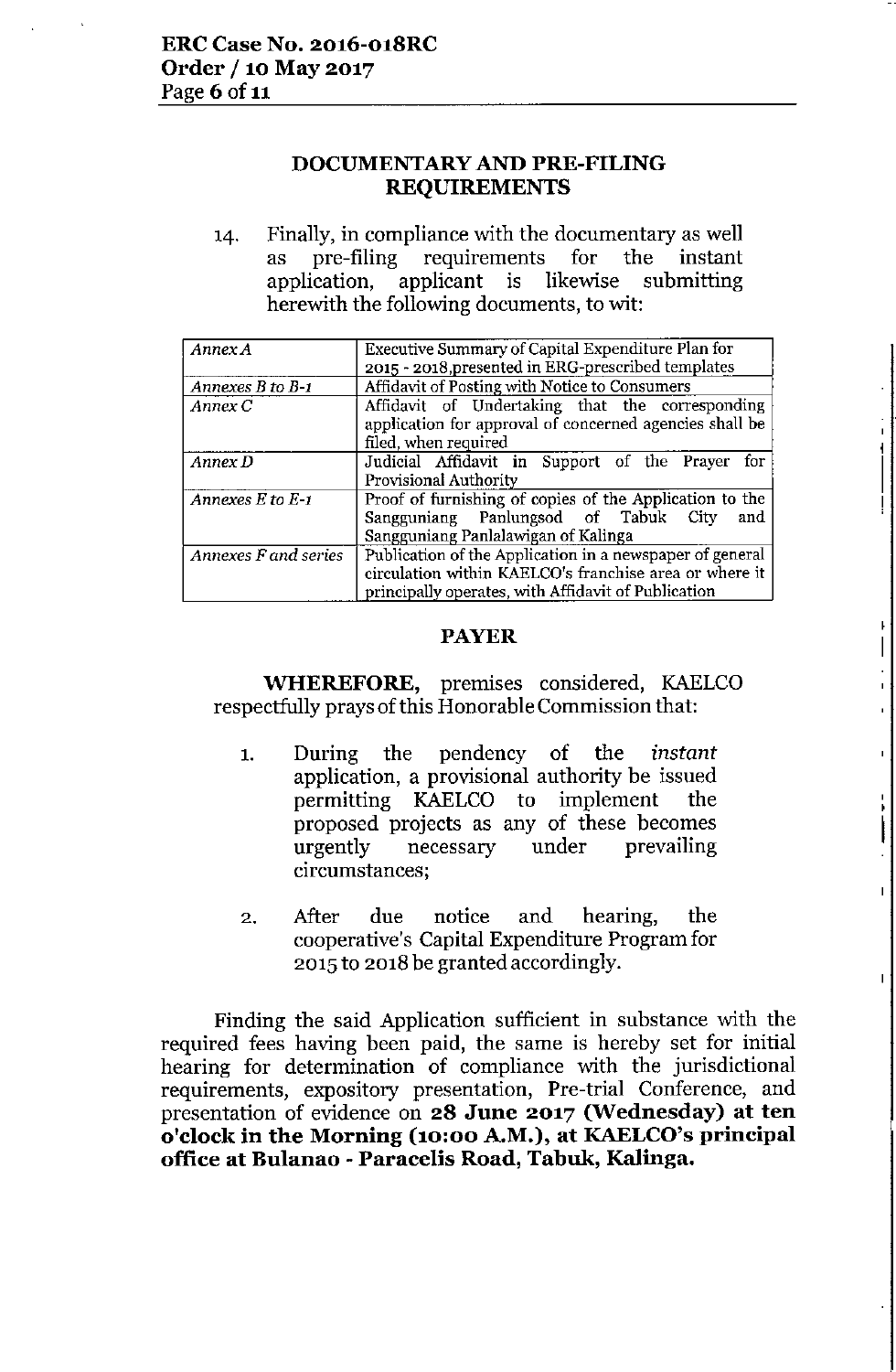Accordingly, Applicant KAELCO is hereby directed to:

I<br>I The Li

••

•

•

,

r

- **1)** Cause the publication of the attached Notice of Public Hearing in two (2) newspapers of nationwide circulation in the Philippines at their own expense, twice (2X) for two (2) successive weeks, the dates of publication not being less than seven (7) days apart and the date of the last publication to be made not later than ten (10) days before the date of the scheduled initial hearing;
- 2) Furnish with copies of this Order and the attached Notice of Public Hearing the Offices of the Provincial Governors, the City and Municipal Mayors, and the Local Government Unit (LGU) legislative bodies within the affected franchise area for the appropriate posting thereof on their respective bulletin boards;
- 3) Inform of the filing of the Application, its reasons therefor, and of the scheduled hearing thereon, the consumers within the affected franchise area, by any other means available and appropriate;
- 4) Furnish with copies of this Order and the attached Notice of Public Hearing, the Office of the Solicitor General (OSG), the Commission on Audit (COA), and the Committees on Energy of both Houses of Congress. They are hereby requested, if they so desire to send their duly authorized representatives at the scheduled hearing; and
- 5) Furnish with copies of the Application and its attachments all those making requests therefor, subject to reimbursement of photocopying costs.

On the date of the initial hearing, Applicant KAELCO must submit to the Commission their written compliance with the aforementioned jurisdictional requirements attaching therewith, methodically arranged and duly marked the following:

**1)** The evidence of publication of the attached Notice of Public Hearing consisting of affidavits of the Editors or Business Managers of the newspapers where the said Notice of Public Hearing was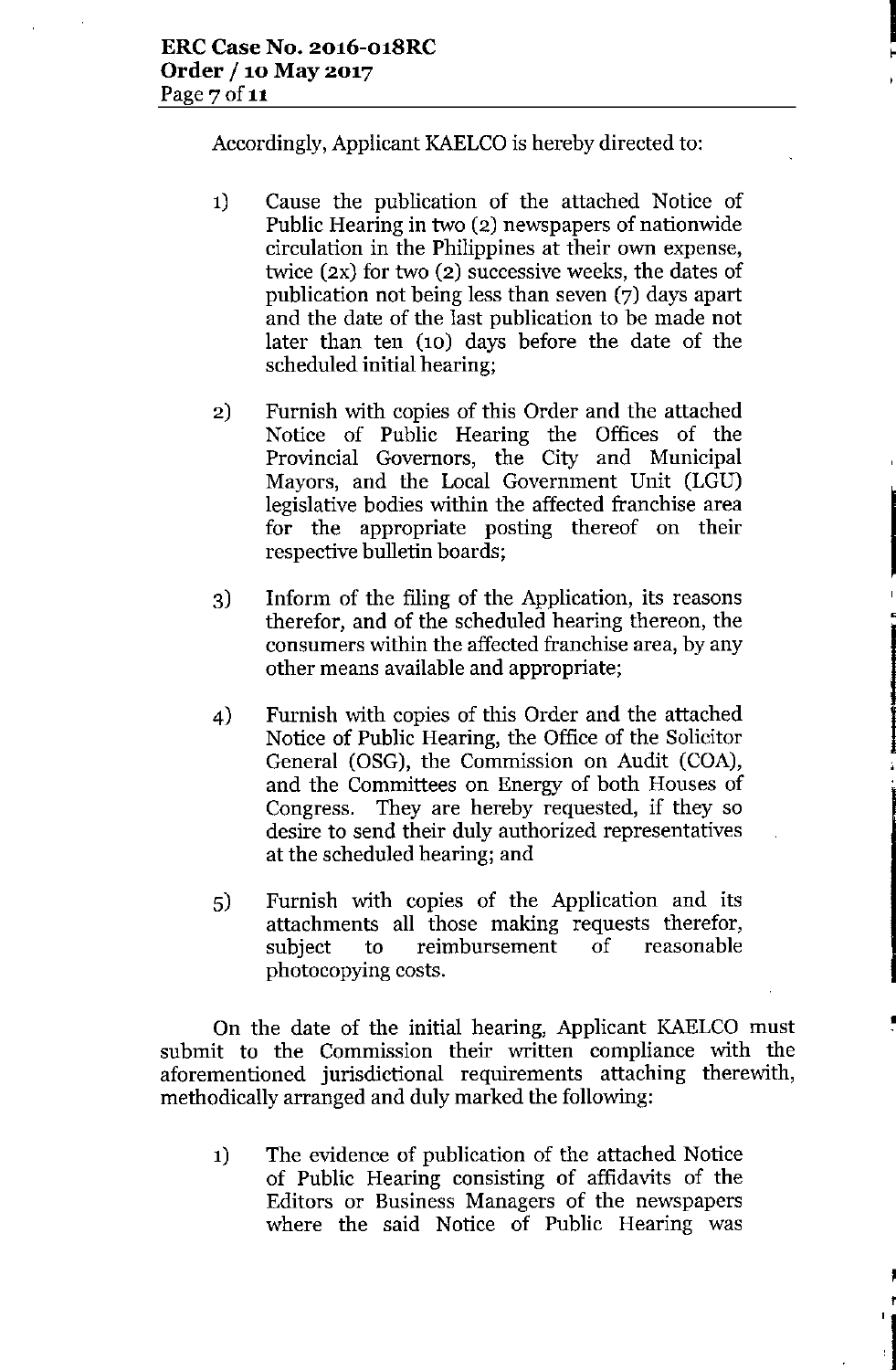published, and the complete issues of the said newspapers;

- 2) The evidence of actual posting of this Order and the attached Notice of Public Hearing consisting of certifications issued to that effect, signed by the<br>aforementioned Governors. Mayors, and LGU aforementioned Governors, Mayors, legislative bodies or their duly authorized representatives, bearing the seals of their offices;
- 3) The evidence of other means employed by Applicants to inform of the filing of the Joint Application, its reasons therefore, and of the scheduled hearing thereon, the consumers within the affected franchise area;
- 4) The evidence of receipt of copies of this Order and the attached Notice of Public Hearing by the Office of the Solicitor General (OSG), the Commission on Audit (COA), and the Committees on Energy of both Houses of Congress;
- 5) The evidence of receipt of copies of the Joint Application and its attachments by all those making requests therefor, if any; and
- 6) Such other proofs of compliance with the requirements of the Commission.

Applicant and all interested parties are directed to submit, at least five (5) days before the date of initial hearing and Pre- Trial Conference, their respective Pre-trial Briefs containing, among others:

- a. A summary of admitted facts and proposed stipulation of facts;
- b. The issues to be tried or resolved;
- c. The documents or exhibits to be presented, stating the purposes and proposed markings therefore; and
- d. The number and names of the witnesses, with their written testimonies in an individual affidavit form, to be attached to the Pre-trial Brief.

I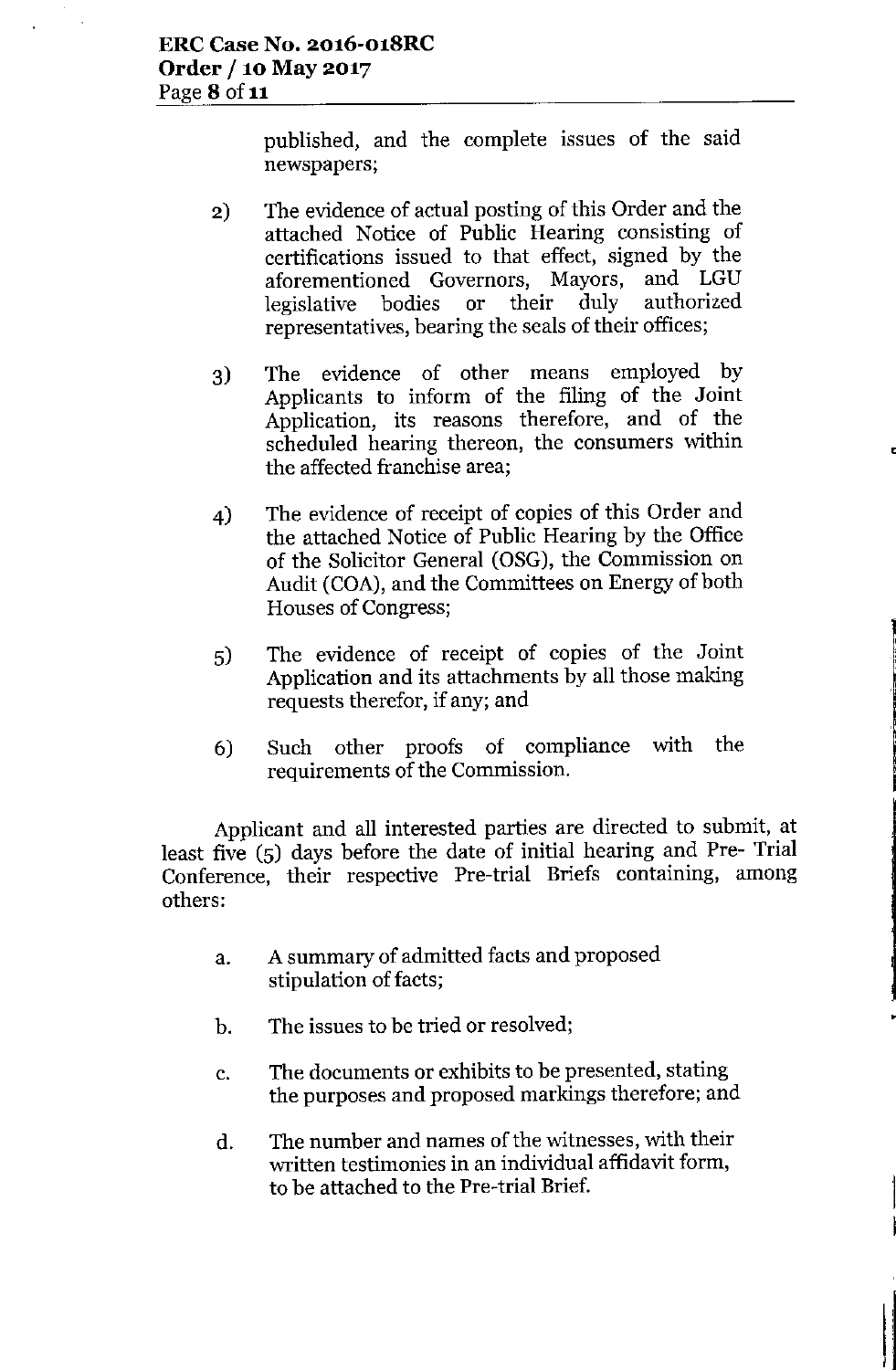Failure of Applicant to submit the required Pre-trial Brief and judicial Affidavits of its witnesses within the prescribed period shall be a ground for cancellation of the scheduled hearing, and the resetting of which shall be six (6) months from said date of cancellation.

Applicant must also be prepared to make an expository presentation of its Application, aided by whatever communication medium that it may deem appropriate for the purpose, in order to put in plain words and explain, for the benefit of the consumers and other concerned parties, what the Application is all about and the reasons and justifications being cited in support thereof.

#### SO ORDERED.

Pasig City, 10 May 2017.

FOR AND BY AUTHORITY OF THE COMMISSION:

~

**ALFREDO J: NON**<br>Officer-in-Charge, " *Energy Regulatory Com ission*

:<br>|<br>!<br>!

 $\mathsf{L}$ 

Ł

W RIB/RADYAPV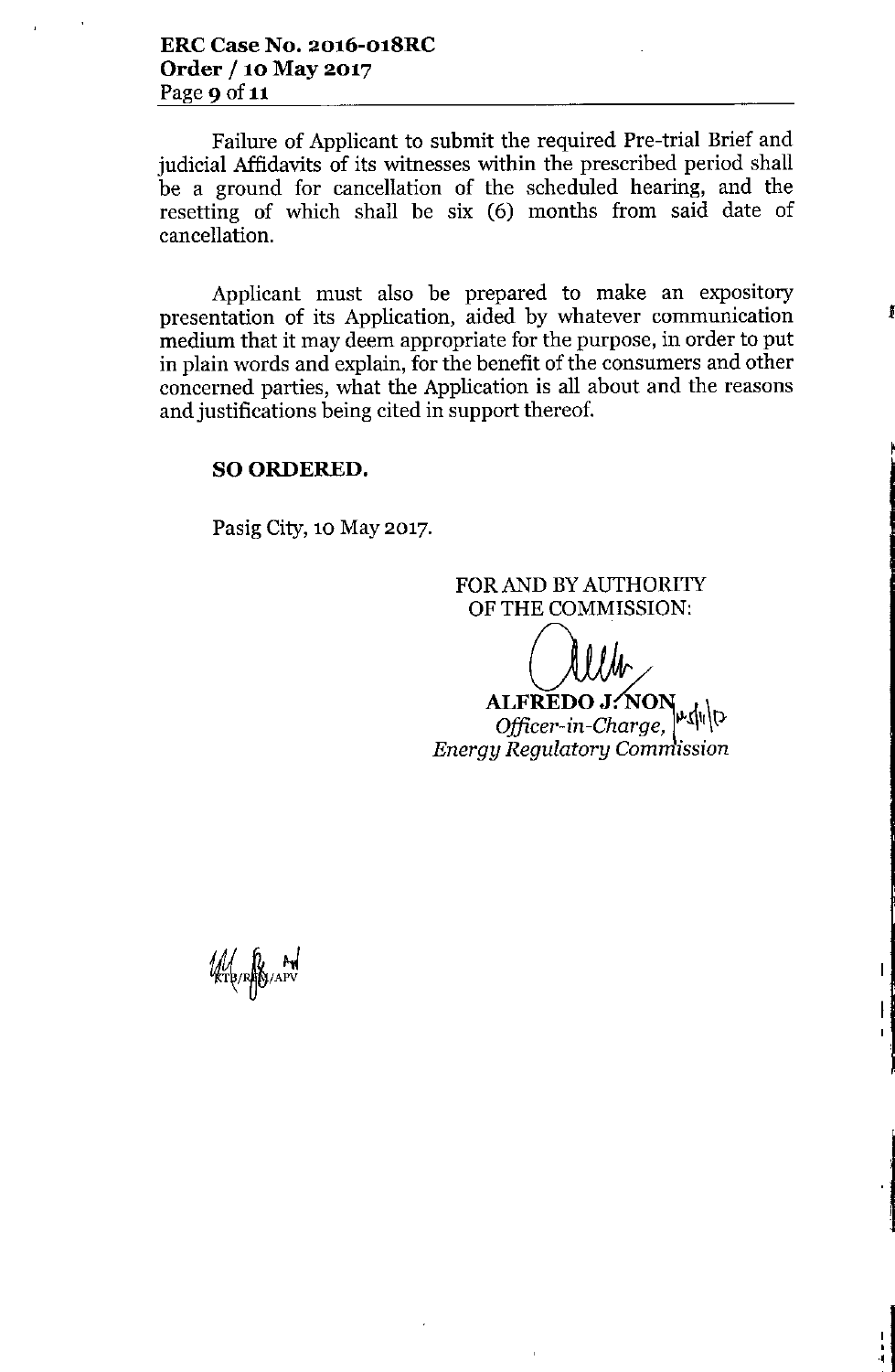Copy furnished:

- 1. De Chavez & Evangelista Law Offices *Counsel for Applicant KAELCO* Units 1609-1610, Tycoon Centre Pearl Drive, Ortigas Center, Pasig City 1605
- 2. Office of the Solicitor General (OSG) '34 Amorsolo Street, Legaspi Village Makati City, Metro Manila
- 3. Commission on Audit (COA) Commonwealth Avenue Quezon City, Metro Manila
- 4. **Senate Committee on Energy** GSIS Bldg. Roxas Blvd., Pasay City Metro Manila
- 5. **House Committee on Energy** Batasan Hills, Quezon City, Metro Manila
- 6. Philippine Chamber of Commerce and Industry (PCCI) Campus Avenue corner Park Avenue, McKinley Town Center, Fort Bonifacio, Taguig City

•

I

- 7. Office of the City Mayor City of Tabuk, Kalinga
- 8. Sangguniang Panlunsod City of Tabuk, Kalinga
- 9. Office of the Municipal Mayor Municipality of Rizal, Kalinga
- 10. **Sangguniang Bayan ng Rizal** Municipality of Rizal, Kalinga
- 11. Office of the Municipal Mayor Municipality of Pinukpuk, Kalinga
- 12. **Sangguniang Bayan ng Pinukpuk** Municipality of Pinukpuk, Kalinga
- '3. Office of the Municipal Mayor Municipality of Balbalan, Kalinga
- '4. Sanggoniang Bayan ng Balbalan Municipality of Balbalan, Kalinga
- '5. Office of the Municipal Mayor Municipality of Pasil, Kalinga
- 16. Sanggoniang Bayan ng Pasil Municipality of Pasil, Kalinga